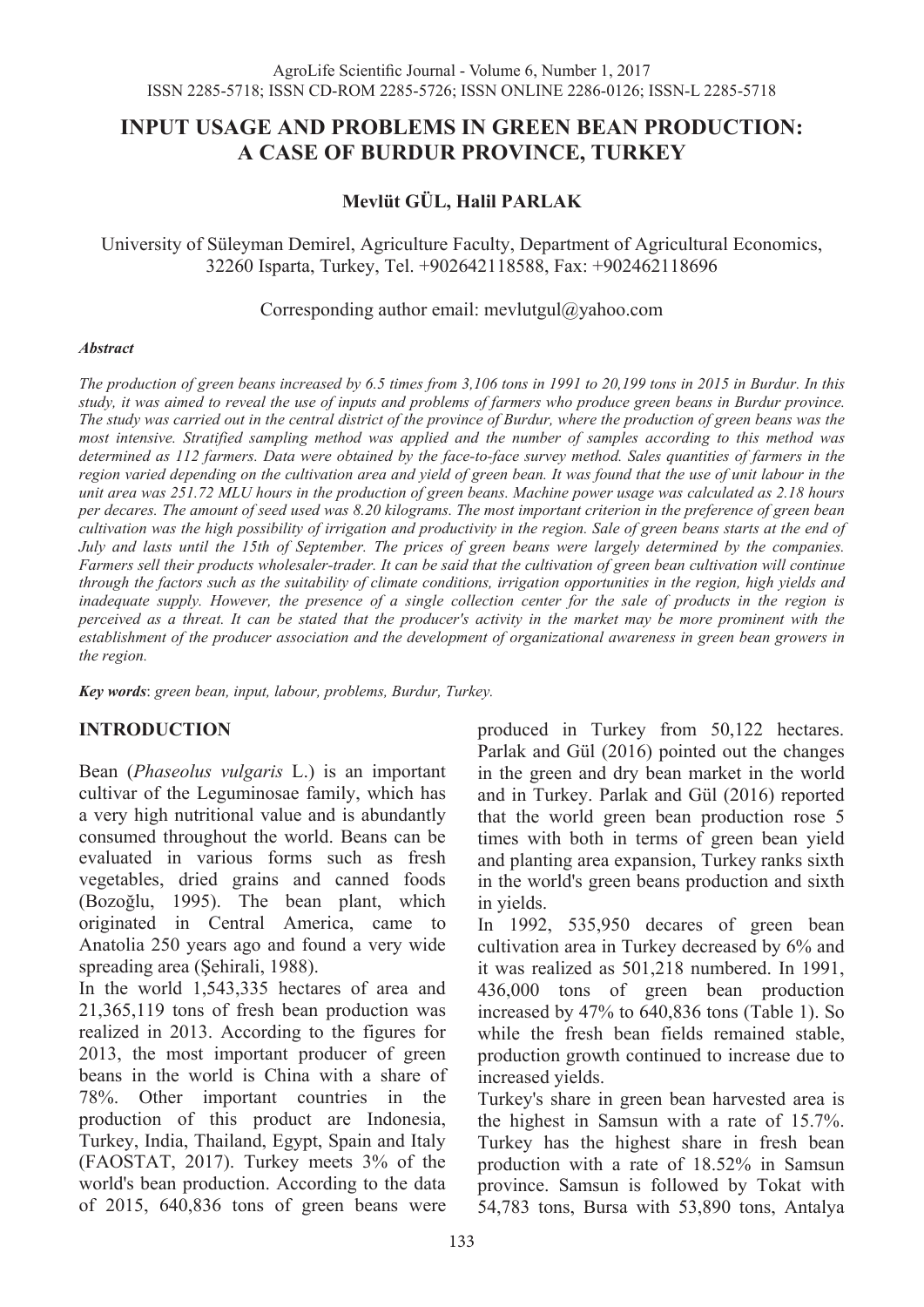with 50,582 tons, Izmir with 42,586 tons, Mersin with 31,771 tons and Burdur with 20,199 tons. When considering the change of fresh bean cultivation area compared to 2000 in provinces, the highest increase was in Burdur (1.86 times), İzmir (1.62 times) and Samsun (1.42 times) respectively.

| production in Turkey         |          |                |                |                |  |  |  |  |
|------------------------------|----------|----------------|----------------|----------------|--|--|--|--|
|                              | Harvest  | Harvest area   | Production     | Production     |  |  |  |  |
| Year                         | area     | index          | $(\text{ton})$ | index          |  |  |  |  |
|                              | (decare) | $(1992 = 100)$ |                | $(1991 = 100)$ |  |  |  |  |
| 1991                         |          |                | 436,000        | 100            |  |  |  |  |
| 1992                         | 535,950  | 100            | 450,000        | 103            |  |  |  |  |
| 1993                         | 522,690  | 98             | 440,000        | 101            |  |  |  |  |
| 1994                         | 540,420  | 101            | 435,000        | 100            |  |  |  |  |
| 1995                         | 556,720  | 104            | 460,000        | 106            |  |  |  |  |
| 1996                         | 548,570  | 102            | 455,000        | 104            |  |  |  |  |
| 1997                         | 537,520  | 100            | 450,000        | 103            |  |  |  |  |
| 1998                         | 546,100  | 102            | 455,000        | 104            |  |  |  |  |
| 1999                         | 558,990  | 104            | 471,000        | 108            |  |  |  |  |
| 2000                         | 584,170  | 109            | 514,000        | 118            |  |  |  |  |
| 2001                         | 571,870  | 107            | 490,000        | 112            |  |  |  |  |
| 2002                         | 570,980  | 107            | 515,000        | 118            |  |  |  |  |
| 2003                         | 575,670  | 107            | 545,000        | 125            |  |  |  |  |
| 2004                         | 562,710  | 105            | 582,000        | 133            |  |  |  |  |
| 2005                         | 560,500  | 105            | 555,000        | 127            |  |  |  |  |
| 2006                         | 537,824  | 100            | 563,763        | 129            |  |  |  |  |
| 2007                         | 519,813  | 97             | 519,968        | 119            |  |  |  |  |
| 2008                         | 530,200  | 99             | 563,056        | 129            |  |  |  |  |
| 2009                         | 535,172  | 100            | 603,653        | 138            |  |  |  |  |
| 2010                         | 531,340  | 99             | 587,967        | 135            |  |  |  |  |
| 2011                         | 528,931  | 99             | 614,948        | 141            |  |  |  |  |
| 2012                         | 528,506  | 99             | 621,036        | 142            |  |  |  |  |
| 2013                         | 506,619  | 95             | 632,301        | 145            |  |  |  |  |
| 2014                         | 501,767  | 94             | 638,469        | 146            |  |  |  |  |
| 2015                         | 501,218  | 94             | 640.836        | 147            |  |  |  |  |
| THE $2017$<br>$C_{\alpha11}$ |          |                |                |                |  |  |  |  |

Table 1. Development of green bean cultivation area and production in Turkey

Source: TUİK, 2017

When the change in the production of green beans is compared with the year 2000, with a maximum increase of 4.27 times in the province of Burdur. Burdur was followed by Adana with 3.76 times increase, Bursa with 2.22 times increase and İzmir with 2.16 times increase and Tokat with 2.11 times increase.

The development of green bean harvest area and production in Burdur province is given in Table 2. When the harvest area of green beans in Burdur province is examined by years; the area of fresh bean harvest, which was 5,780 decares in 1992, increased by 85% in 2015 and reached 10,699.

Production increased by 6.5 times compared to 3,106 tons in 1991 and increased to 20,199 tons in 2015. The share of Burdur in Turkish production has increased in general from 1991

onwards. Burdur province received 0.71% of the green beans produced in Turkey in 1991 and this ratio increased to 3.15% in 2015.

Table 2. Development of green bean cultivation area and production in Burdur

|      |                             | лочисноп ш пигии                        |                      |                                     |                                                 |
|------|-----------------------------|-----------------------------------------|----------------------|-------------------------------------|-------------------------------------------------|
| Year | Harvest<br>area<br>(decare) | Harvest area<br>index<br>$(1992 = 100)$ | Producti<br>on (ton) | Production<br>index<br>$(1991=100)$ | Producti-<br>on share<br>in<br>Turkey<br>$(\%)$ |
| 1991 |                             |                                         | 3,106                | 100                                 | 0.71                                            |
| 1992 | 5,780                       | 100                                     | 3,742                | 120                                 | 0.83                                            |
| 1993 | 5,820                       | 101                                     | 4,100                | 132                                 | 0.93                                            |
| 1994 | 5,080                       | 88                                      | 4,395                | 142                                 | 1.01                                            |
| 1995 | 5,230                       | 90                                      | 4,275                | 138                                 | 0.93                                            |
| 1996 | 4,680                       | 81                                      | 4,577                | 147                                 | 1.01                                            |
| 1997 | 5,000                       | 87                                      | 4,315                | 139                                 | 0.96                                            |
| 1998 | 5,560                       | 96                                      | 4,834                | 156                                 | 1.06                                            |
| 1999 | 4,850                       | 84                                      | 4,574                | 147                                 | 0.97                                            |
| 2000 | 5,740                       | 99                                      | 4,732                | 152                                 | 0.92                                            |
| 2001 | 5,280                       | 91                                      | 5,158                | 166                                 | 1.05                                            |
| 2002 | 4,980                       | 86                                      | 4,605                | 148                                 | 0.89                                            |
| 2003 | 5,450                       | 94                                      | 5,360                | 173                                 | 0.98                                            |
| 2004 | 5,030                       | 87                                      | 5,686                | 183                                 | 0.98                                            |
| 2005 | 4,940                       | 85                                      | 7,966                | 256                                 | 1.44                                            |
| 2006 | 5,012                       | 87                                      | 9,266                | 298                                 | 1.64                                            |
| 2007 | 4,706                       | 81                                      | 4,907                | 158                                 | 0.94                                            |
| 2008 | 8,939                       | 155                                     | 11,489               | 370                                 | 2.04                                            |
| 2009 | 10,344                      | 179                                     | 17,313               | 557                                 | 2.87                                            |
| 2010 | 10,609                      | 184                                     | 19,276               | 621                                 | 3.28                                            |
| 2011 | 11,855                      | 205                                     | 21,213               | 683                                 | 3.45                                            |
| 2012 | $\overline{1}1,713$         | 203                                     | 21,068               | 678                                 | 3.39                                            |
| 2013 | 11,968                      | 207                                     | 21,708               | 699                                 | 3.43                                            |
| 2014 | 11,114                      | 192                                     | 20,208               | 651                                 | 3.17                                            |
| 2015 | 10,699                      | 185                                     | 20,199               | 650                                 | $\overline{3.15}$                               |
|      | $TUTITZ$ 0.017              |                                         |                      |                                     |                                                 |

Source: TUİK, 2017

When the harvest area of green beans was examined in the Burdur, the highest increase was realized in the Central district with an increase of 9.83 times. According to the year 2000, the production of green beans in Burdur was also realized in the Central district with a maximum of 54 times. The share of central province in Burdur production is 80.20% and it is in the first place.

Green beans in Turkey constitute 5.2% of vegetable production value and 1.4% of total plant production value with 1.3 billion TL production value in 2014. Turkey appears to be self-sufficient in the production of green beans. However, improvements in politics are important at the point of development of production.

As the research area, Burdur province was selected as the highest increase in harvest area and in production of green bean in Turkey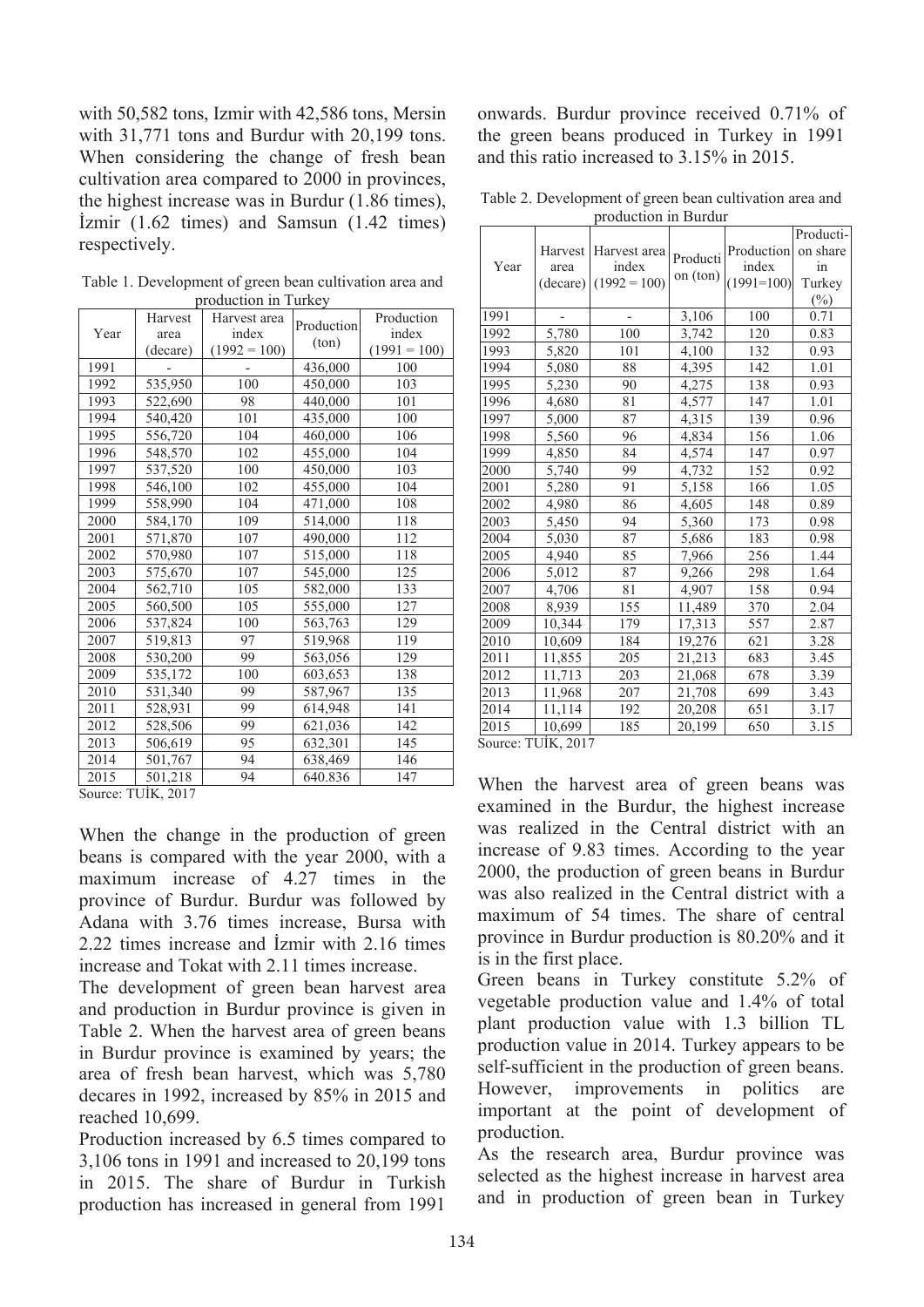between 1991 and 2015. In Burdur, the production of green beans increased by 6.5 times from 1991 to 31,099 tons, reaching 20,199 tons in 2015. The aims of this study at this point were: (i) to examine the input use of green bean producing farms in Burdur, (ii) marketing activities, (iii) identifying problems and suggesting solutions.

Studies on the technical aspects of green bean production in Turkey have been made. The number of studies examining the production of green beans economically is limited. For this reason, the findings that would be obtained are thought to be useful to the farmers, researchers and related institutions working on the subject.

### **MATERIALS AND METHODS**

#### *Material*

The main material of this study was obtained from the farmers who grown green beans in Burdur province. Secondary data related to the study were obtained from FAO, TUIK, Provincial and District Food, Agriculture and Livestock Departments. The data used in the research belonged to the production period of 2016.

#### *Methods*

#### *Sampling Method*

Sample volume was calculated as 112 farmers using Neyman stratified sampling method with considering 95% confidence interval and 5% error margin. Farmers in the production of green beans were divided into four groups according to their frequency distribution (first layer was 1.00-3.99 decares of green bean cultivation area, second layer was 4.00-7.99 decares green bean cultivation area, third layer was 8.00-15.99 decares of green bean planting area, layer 4 referred to 16.00 decares and above the green bean planting area).

According to this; there was interviewed with 24 farmers from the first layer, 13 from the second layer, 20 from the third and 55 farmers from the fourth layer. Farmers were selected randomly.

#### *Method to use in obtaining data*

The data needed for the analysis were obtained by face-to-face surveys of green bean farmers in Burdur. The questionnaire included the following questions: (i) age of the farmer, education level, experience, cooperative membership, agriculture and non-agricultural income, (ii) population and family labour force, (iii) non-family labour force status, (iv) landsaving structure, (v) green bean marketing, (vi) support from the state of green bean producers, (vii) information on the amount of credit and credit utilization, and (viii) problems with green bean growing.

#### *Evaluation of data*

The data collected from the identified farmers were transferred to the computer, calculations were made and tables were created and these tables were interpreted using absolute and relative distributions.



Figure 1. Research area

#### **RESULTS AND DISCUSSIONS**

As a result of the farmer-level survey, 21.4% of the green bean producers interviewed were in the first group, 11.6% in the second group, 17.9% in the third group and 49.1% in the fourth group (Table 3).

Table 3. Distribution of green bean producers

| interviewed                 |                 |              |  |  |  |  |  |
|-----------------------------|-----------------|--------------|--|--|--|--|--|
| Farmer width groups         | Frequency $(N)$ | Rate $(\% )$ |  |  |  |  |  |
| $I(1.00-3.99$ decares)      | 24              | 21.4         |  |  |  |  |  |
| II (4.00-7.99 decares)      | 13              | 11.6         |  |  |  |  |  |
| III (8.00-15.99 decares)    | 20              | 17.9         |  |  |  |  |  |
| IV (16.00 decares and more) | 55              | 49.1         |  |  |  |  |  |
| Total                       | 112             | 100.0        |  |  |  |  |  |

1 decares equal 0.1 hectares

Socio-economic indicators of farmers producing green beans in the study area were given in Table 4. The average age of farmers producing green beans in the region was 42.57 years. Educational levels of farmers were 5.46 years. The education level of the first group farmers was 5.13 years, the second group was 5.23 years, the third group was 5.30 years and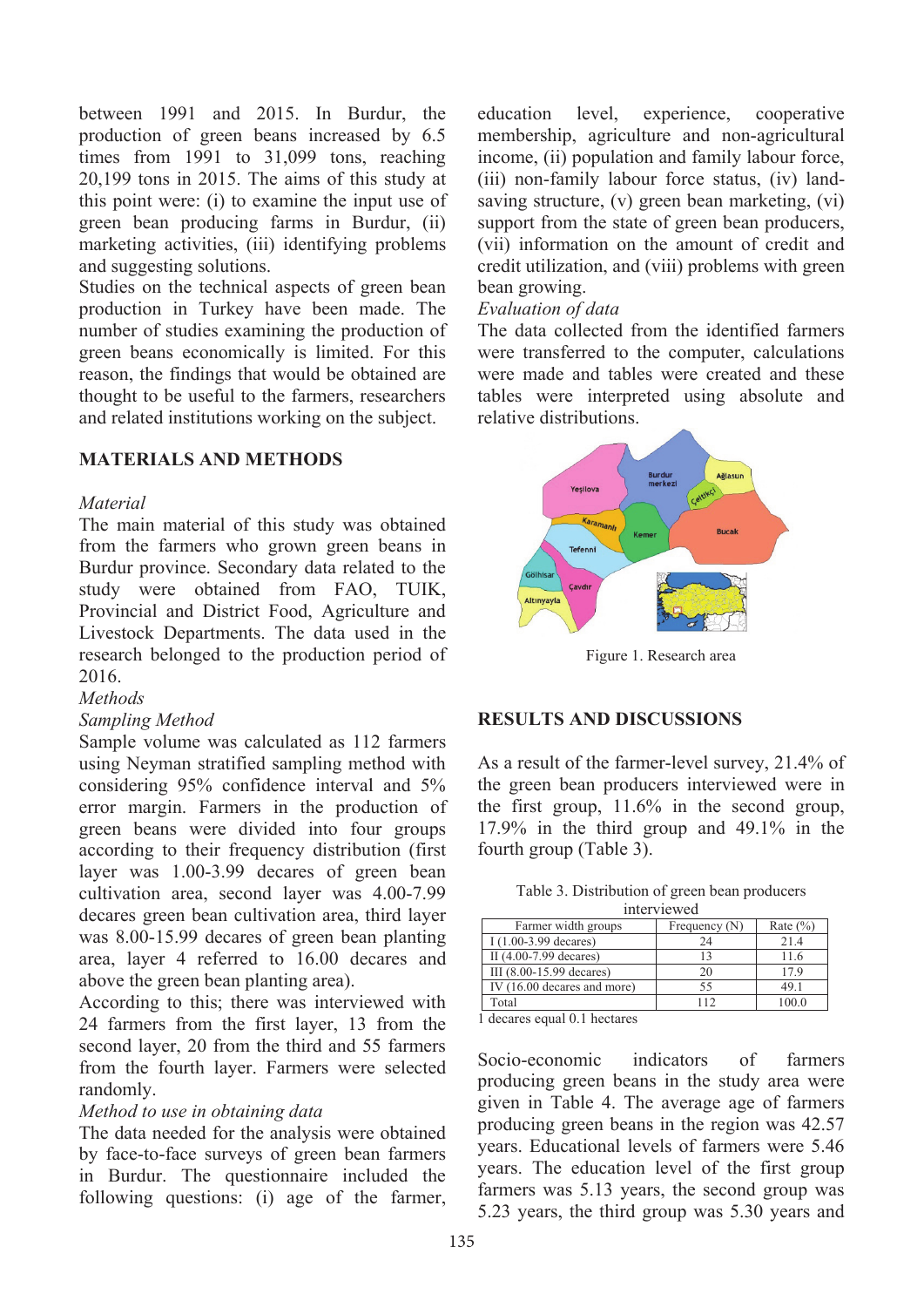the fourth group was 5.71 years. Therefore, the education level of the farmers was above the elementary school level and it was close to the average level of education in Turkey. The household size of the green bean producers in the region was 4.22 persons. This value is 3 persons for Burdur province (TUİK, 2017). Therefore, the household size of green bean producers was above the value of Burdur province.

In the farmers' group interviewed, the fourth group had the highest number of experiments in plant production with 16.33 years. The first group of farmers had been dealing with green bean agriculture for about 14 years. The second group farmers were dealing with green bean production for about 10 years, the third group farmers about 6 years, and the fourth group farmers for about 13 years. The farmers average more than 11 years of experience in green bean growing. The 54.46% of the farmers stated that they keep records about the production of green beans. However, this record was in an unregulated system. Therefore, the record keeping in farmers was low. As a consequence, farmers were less likely to be able to follow developments related to green bean production activities and to plan and to see their net profits.

In the surveyed farmer groups, the fourth group with 30.91% was the most engaged in nonagricultural work. This value was 17.86% in farmers' average.

Therefore, the agricultural activity in the income of the interviewed farmers had a significant share. It was important to produce green beans so that they could continue their lives.

When some of the ownership indicators of the farmers are examined; Computer ownership was found to be as low as 10.71%. As a matter of fact, this rate was 22.9% in Turkey.

Internet ownership was also in the fourth group of farmers with only 3.64%. In Turkey, the internet access rate was 76.3% and the internet access rate was 93.7% on an individual basis (TUİK, 2017).

About 99.11% of the farmers in the area had ownership of mobile phone, 55.36% of them owned the car, and 63.39% owned the credit card.

The 66.07% of green bean growers were borrowed. The highest indebtedness was in the first and fourth group of farmers. Survey ownership of social security was high. This assurance was in 100% of the first, second, third group farmers and 87.27% of the fourth group farmers.

| production or green beans                                  |             |        |        |         |       |
|------------------------------------------------------------|-------------|--------|--------|---------|-------|
| Features                                                   | Farm groups |        |        | Average |       |
|                                                            | Ī           | П      | III    | IV      |       |
| Farmer age (years)                                         | 45.54       | 57.23  | 37.75  | 39.56   | 42.57 |
| Farmers' education<br>level (year)                         | 5.13        | 5.23   | 5.30   | 5.71    | 5.46  |
| Household size<br>(person)                                 | 3.75        | 3.85   | 3.50   | 4.78    | 4.22  |
| Farmer's experience in<br>plant production<br>(years)      | 15.21       | 12.23  | 11.10  | 16.33   | 14.68 |
| Farmer's experience in<br>green bean production<br>(years) | 13.67       | 9.69   | 6.35   | 12.09   | 11.13 |
| Farmer keeping<br>records of operation<br>$(\%)$           | 45.83       | 76.92  | 25.00  | 70.91   | 58.04 |
| Doing non-agricultural<br>business (%)                     | 4.17        | 0.00   | 10.00  | 30.91   | 17.86 |
| Ownership of<br>computers (%)                              | 0.00        | 7.69   | 5.00   | 18.18   | 10.71 |
| Internet ownership<br>rate $(\% )$                         | 0.00        | 0.00   | 0.00   | 3.64    | 1.79  |
| Ownership of mobile<br>phones (%)                          | 100.00      | 100.00 | 95.00  | 100.00  | 99.11 |
| Ownership rate of cars<br>$(\%)$                           | 95.83       | 15.38  | 25.00  | 58.18   | 55.36 |
| Credit card ownership<br>rate $(\%)$                       | 54.17       | 92.31  | 90.00  | 50.91   | 63.39 |
| Debt rate (%)                                              | 100.00      | 23.08  | 25.00  | 76.36   | 66.07 |
| With social security<br>$(\%)$                             | 100.00      | 100.00 | 100.00 | 87.27   | 93.75 |
| Ratio of farmers<br>engaged in livestock<br>(%)            | 0.00        | 7.69   | 90.00  | 25.45   | 29.46 |
| Own land (%)                                               | 100.00      | 100.00 | 85.71  | 62.90   | 68.72 |
| Rented land (%)                                            | 0.00        | 0.00   | 14.29  | 37.10   | 31.28 |
| Agricultural                                               |             |        |        |         |       |
| membership (%)                                             | 70.83       | 69.23  | 55.00  | 67.27   | 66.07 |
| Credit users (%)                                           | 4.17        | 7.69   | 15.00  | 7.27    | 8.04  |
| A tendency to                                              |             |        |        |         |       |
| continue to produce                                        |             |        |        |         |       |
| green beans *                                              | 4.54        | 4.54   | 4.70   | 4.29    | 4.45  |
| Knowledge of green                                         |             |        |        |         |       |
| beans **                                                   | 3.79        | 3.23   | 3.20   | 4.25    | 3.85  |
| Satisfaction with<br>green bean production                 |             |        |        |         |       |
| **                                                         | 3.00        | 4.23   | 3.50   | 3.31    | 3.38  |

Table 4. Some socio-economic indicators in the production of green beans

\*: 1 = Absolutely not thinking; 2 = Does not think; 3 = Undecided; 4 = Thinking;  $5 =$  Definitely thinking

\*\*:  $1 = \text{Very low}; 2 = \text{Low}; 3 = \text{ Medium}; 4 = \text{High}; 5 = \text{Very high}$ 

It was the third group with 90% of the farmer groups engaged in livestock. These were usually dairy cattle breeding. The first group of farmers did not have livestock production activity.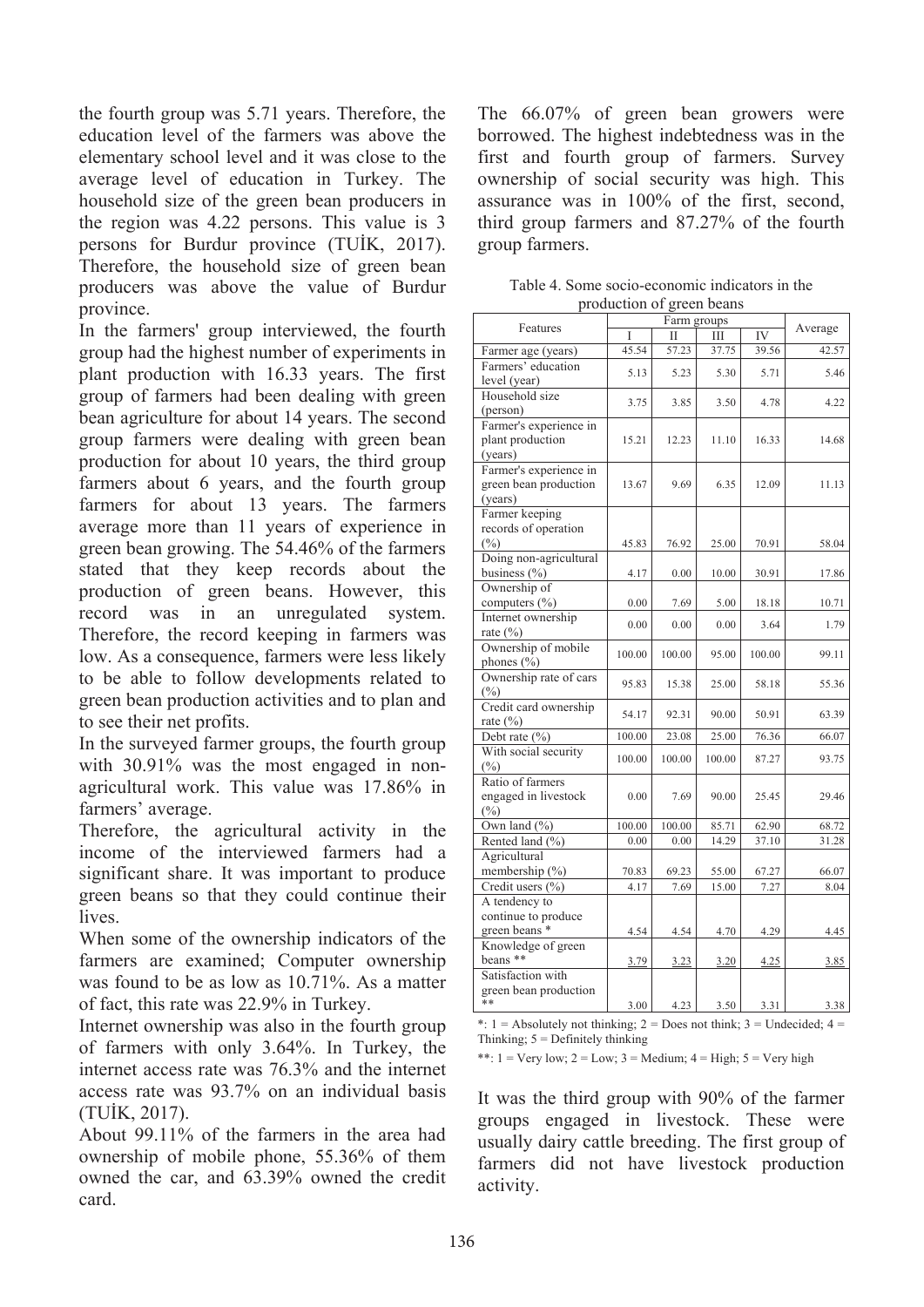The 68.72% of the total land of farmers producing green beans was owned and 31.28% was rented. The green bean area was increased with the rental land ratio was increased.

When producers were investigating their tendency to continue to produce green beans; it was determined that the farmers thought to continue. The tendency to continue was stronger in the first, second and third group farmers. Farmers' knowledge of green bean production was also generally high. The level of knowledge was higher in the fourth group of farmers. The level of satisfaction with the production of green beans was moderate. The highest level of satisfaction with green bean production was found in the second group of farmers (Table 4).

The 4.17% of the first group farms, 7.69% of the second group farms, 15.00% of the third group farms and 7.27% of the fourth group farms were using agricultural credit. In the region average 8.04% of the farmers who produce green beans used the loan. Therefore, the use of credit in farms that produce green beans was low (Table 4).

It was found that 66.07% of the farmers were members of any agricultural organization. These organizations were Agriculture Chamber, Agricultural Credit Cooperative, Pankobirlik and Breeding Cattle Breeders' Union (Table 4). Soil processing in the production of green beans takes place in April. About 47.32% of the farmers carried out this process with their equipment. Green bean planting usually takes place in May (86.61%). The vast majority of the farmers were renting machinery (76.79%) during sowing. Drip irrigation method was used as irrigation method. Irrigation was carried out in May-August period. Animal manure was used by 88.39% of farmers. Leaf fertilization was done by 97.32% of the farmers.

In the production of green beans, the amount of seeds used during the sowing was examined. The first group used 8.86 kg per decares, 7.29 kg for the second group of farmers, and 7.90 kg for the third group of farmers and 8.26 kg of seeds were used in the fourth group. The highest seed usage per decare was in the first group (8.86 kg per decares) (Table 5). In green bean growing, 7-10 kg of seeds are recommended for use in sowing (MEGEP,

2008). Therefore, the amount of seed used in the research area was within the recommended limits.

Table 5 also showed the cost of seedlings of green bean producers. The farmers in the first group had higher seed costs (357.08 TL per decares). It was determined that the average cost of seedlings was 326.30 TRL per decares.

Table 5. Green bean seeds amount used of the farmers

| Farmer width<br>groups                                     | Seed amount (kg<br>per decares) | Seed cost (TRL per decares) |  |  |  |  |  |
|------------------------------------------------------------|---------------------------------|-----------------------------|--|--|--|--|--|
|                                                            | 8.86                            | 357.08                      |  |  |  |  |  |
|                                                            | 7.29                            | 287.85                      |  |  |  |  |  |
| Ш                                                          | 7.90                            | 316.80                      |  |  |  |  |  |
|                                                            | 8.26                            | 325.42                      |  |  |  |  |  |
| Total/average                                              | 8.20                            | 326.30                      |  |  |  |  |  |
| $\blacksquare$<br>$1.2.2.12 \times 1.1$ TDT.<br>$\sqrt{2}$ |                                 |                             |  |  |  |  |  |

1 Euro equal 3.343611 TRL (Turkish Liras)

The 41.7% of the farms producing green beans in the region used their machine power in production. About 58.93% of the farmers provided the machine power by renting for the production of green beans. While 92.31% of the second group of farmers used their own machine power, 80% of the third group farmers had used the machine power by renting (Table 6).

Table 6. Machinery renting of the farmers

| Farmer width<br>groups | Owned $(\% )$ | Rented $(\% )$ |
|------------------------|---------------|----------------|
|                        | 25.00         | 75.00          |
|                        | 92.31         | 7.69           |
| Ш                      | 20.00         | 80.00          |
|                        | 43.64         | 56.36          |
| Total/average          | 41.07         | 58.93          |

It was found that the green bean growers at the study site used and preferred their inputs according to their own knowledge and experience. The opinions of the dealers were also "absolutely important" in green bean farming. It was determined that farmers' neighbours and relatives and the technical staff in the Provincial Directorate of Agriculture opinions on the input used was also partially complied. Written sources were the least used information source (Table 7).

Labour employed in the green bean production was calculated in unit of male labour unit (MLU: Male labour unit. Here, male aged 15- 49 was taken as =1, female aged 15-49 was taken as  $=0.75$ , male aged  $>50$  was taken as=0.75, female aged>50 was taken as 0.50 and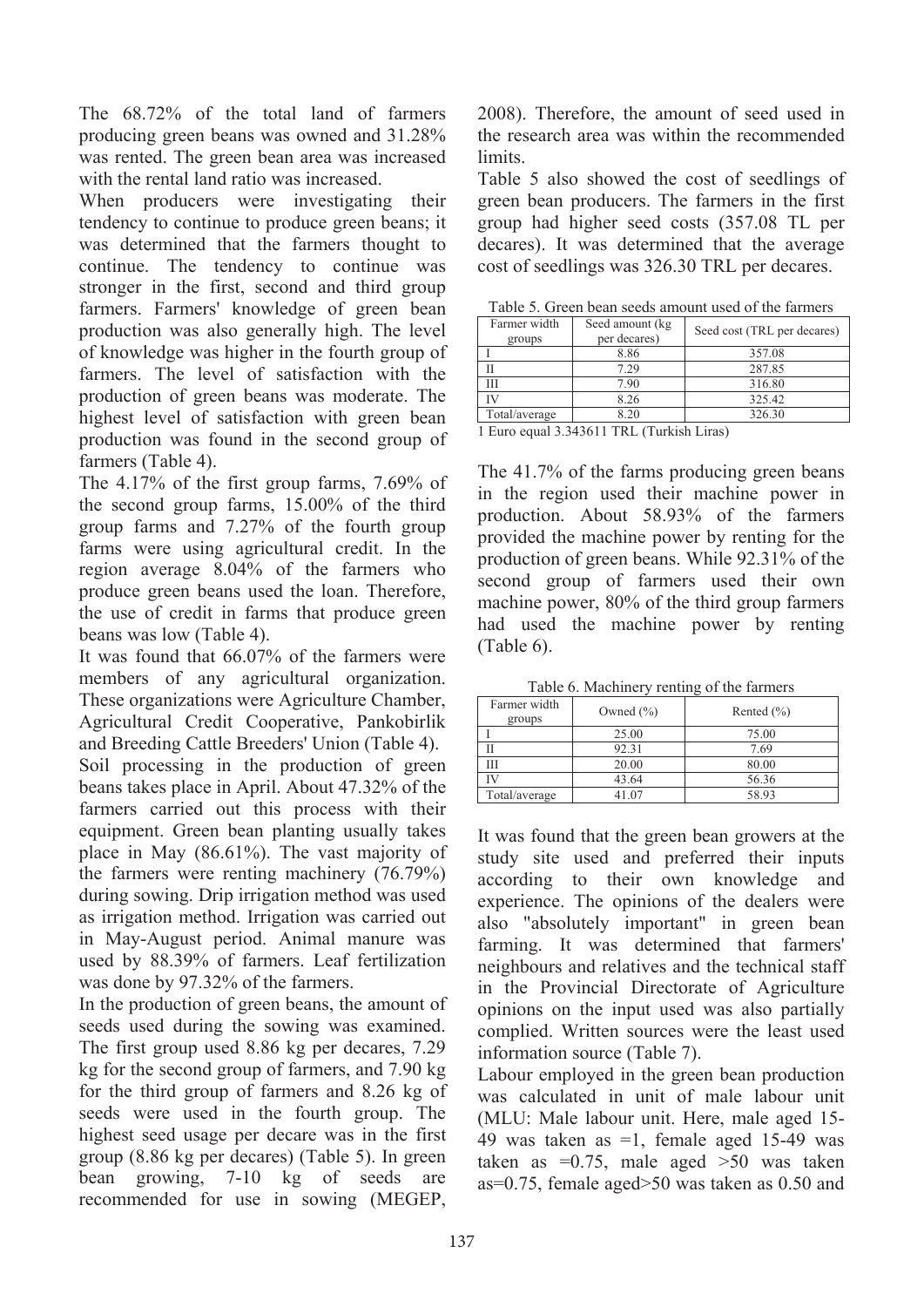child aged 7-14 was taken as =0.50 male labour unit) (Erkuş et al., 1995).

Labour force (MLU as hours) and machine power used in the production of green beans were shown in Table 8.

In the first group of farmers, the use of the family labour force per decares (351.44 MLU hours) was higher than the other groups. The fourth group farmers (199.43 hours) used more non-family labour than the other groups of farmers.

Table 7. Importance of information sources on the input used

| Information sources                                                                  | Farm width groups* |     |     |     |         |
|--------------------------------------------------------------------------------------|--------------------|-----|-----|-----|---------|
|                                                                                      |                    | П   | Ш   | IV  | Average |
| According to your<br>own knowledge and<br>experience                                 | 4.5                | 5.0 | 4.2 | 4.5 | 4.5     |
| Dealer<br>recommendations                                                            | 4.5                | 5.0 | 4.1 | 4.5 | 4.5     |
| Recommendations of<br>technical staff in<br>Provincial Directorate<br>of Agriculture | 3.9                | 4.2 | 2.0 | 2.7 | 3.0     |
| Neighbours and<br>relatives<br>recommendation                                        | 3.3                | 2.5 | 1.8 | 2.8 | 2.7     |
| Buyer<br>recommendation<br>(trader)                                                  | 3.1                | 1.2 | 1.9 | 2.6 | 2.4     |
| Books, magazines,<br>newspapers,<br>brochures, etc.                                  | 2.0                | 4.1 | 1.8 | 1.3 | 1.9     |

\*: Likert Scale:  $1 = Definitely no; 2 = No; 3 = Partially; 4 = Yes; 5 =$ Absolutely yes

As the amount of green bean land increased, the amount of non-family labour force increased accordingly.

As the area of green beans planting in the same way decreased, the use of family labour increased and the use of non-family labour decreased.

In Burdur province, the average labour used for the production of fresh beans was calculated as 251.72 MLU hours. Again in this direction, it was determined that the fourth group (2.00 hours) used the least amount of machine power. The fourth and third group farmers was near the collection center which is the market for green beans, so they used less machine power and also transport cost was less than the other farmers.

In the average farmers, the use of machinery in green bean production was calculated as 2.18 hours (Table 8).

Figure 2 showed the SWOT analysis results of the green bean production. This analysis of the sector was carried out using information obtained from 112 producers, brokers, traders, authorizing firms and relevant experts.

Table 8. Usage of labour and machine power in the green beans production

|                           | Farm width groups* |        |        |        |         |
|---------------------------|--------------------|--------|--------|--------|---------|
|                           |                    | Π      | Ш      | IV     | Average |
| Family labour force       |                    |        |        |        |         |
| (hours per decares)       |                    |        |        |        |         |
| (MLU)                     | 287.74             | 134.76 | 47.39  | 57.21  | 68.19   |
| Non-family labour force   |                    |        |        |        |         |
| (hours per decares)       |                    |        |        |        |         |
| (MLU)                     | 63.70              | 100.60 | 147.22 | 199.43 | 183.54  |
| Total labour force (hours |                    |        |        |        |         |
| per decares) (MLU)        | 351.44             | 235.36 | 194.61 | 256.64 | 251.72  |
| Machine power usage       |                    |        |        |        |         |
| (hour per decares)        | 3.57               | 4.26   | 2.25   | 2.00   | 2.18    |
| Family labour force (%)   | 81.88              | 57.26  | 24.35  | 22.29  | 27.09   |
| Non-family labour force   |                    |        |        |        |         |
| (%)                       | 18.12              | 42.74  | 75.65  | 77.71  | 72.91   |
| Total labour force (%)    | 100.00             | 100.00 | 100.00 | 100.00 | 100.00  |

MLU: Man Labour Day--hours

The strongest aspects of fresh bean production in the region were that the climate of the research area is appropriate, the yield is high compared to other crops, the water required for green bean production is found and the product is easy to sell.

The lack of knowledge of green bean production, high labour use, labour cost, inability to find a market for the product in some cases and lack of producer cooperatives were the weaknesses of green bean production.

Opportunities in the green bean production in the region where the work is done can be defined as provide employment for the people, an important source of income, and the sale in cash.

The increase in the number of producers in the region, the inability to obtain fraud/sales amounts, the climate change, the lack of support/inadequacy were expressed as threats to the green beans production (Figure 2).

### *Problems in the green bean production*

Problems related to production, marketing and financing (credit) in the research area were also examined. It was determined that the most problem was related to marketing and production. There was no problem with credit in the region. Problems related to production and marketing were listed below.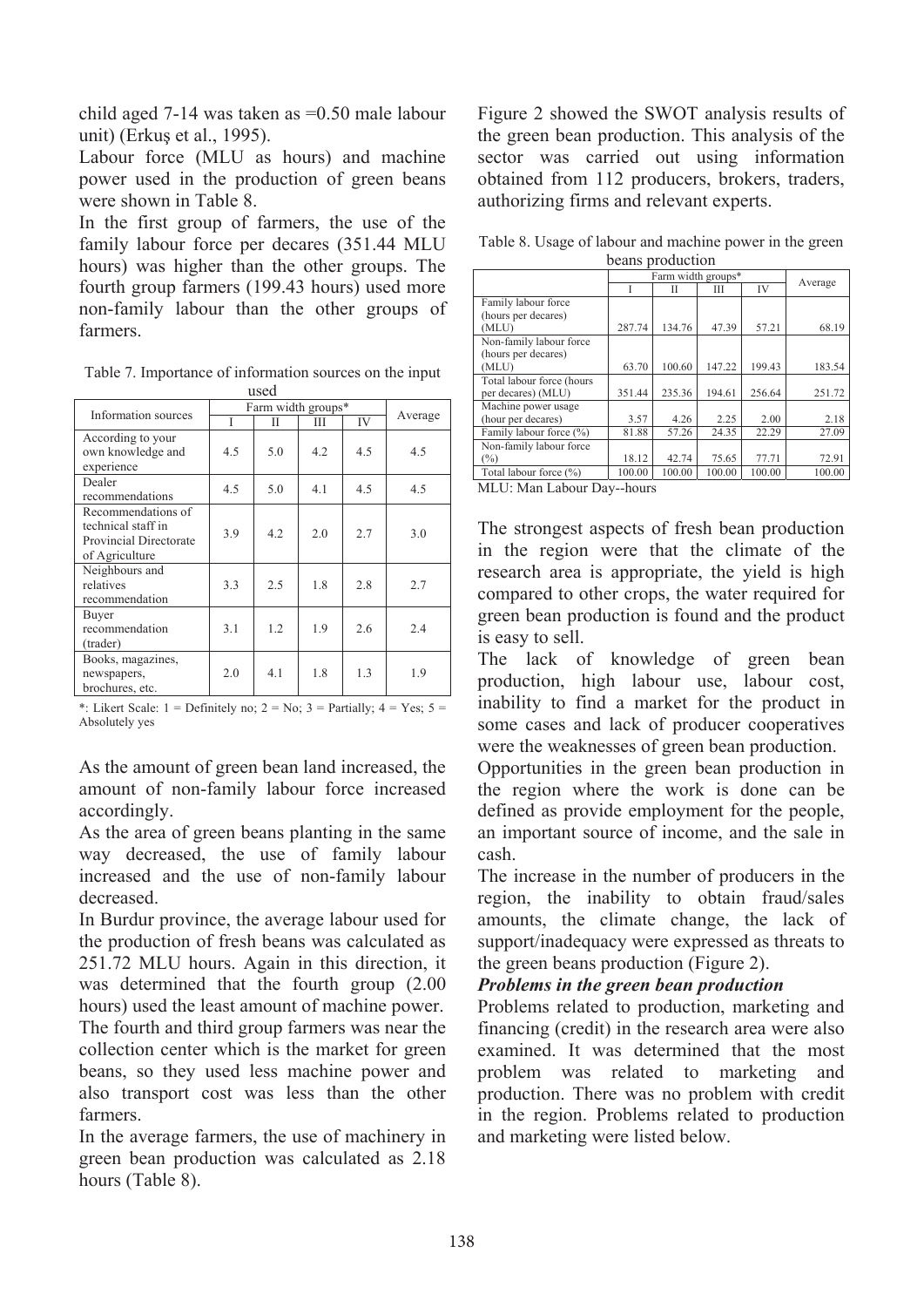

Figure 2. SWOT analysis of green bean production

#### *Problems with production:*

*-*Bourgondia seed which is a widely used green bean variety in the region, is expensive, -Lack of information about the producers' struggle against disease and harmfulness,

-The lack of information on the green bean cultivation and sometimes the hail reduces crop yield,

-The fact that producers cannot get electricity subscription to the drilling wells used in the irrigation,

-The inputs used in production are expensive,

-The lack of consultancy and agricultural extension activities in the region.

*Problems with marketing:* 

*-*The price of green beans is low and the price is unstable,

-They cannot get the money (deceit) after the farmers sold on account their products to merchants

-At the time of sale, the number of buyers in the collection center is low,

-The determination of the price of green beans by mutual agreement among traders,

-When a village outside the collection center, traders lower the price.

# **CONCLUSIONS**

The average age of farmers interviewed in the region was 42.57 years. The household size was 4.22 persons. The farmers' experience in producing green beans was 11.13 years. The 68.72% of the land was own land. Farmers generally rented land for the production of green beans.

Fresh bean producers were using their own knowledge and experience to supply the inputs they used. The views of agricultural chemical dealers were also "absolutely important" in green bean growing. One of the most important contributions of green bean growing is the used labour force. Green bean provides employment for over 30 days in one production season per decare. Small-scale enterprises were able to evaluate more of the family workforce. The need for non-family labour is increase with the scale of planted area.

The 8.20 kilograms of seed were used in the region. The maximum used of seeds was in the first group of farmers (8.86 kg) and the second group of farmers (7.90 kg) was the least seeded.

The majority of the interviewed farmers were the only green bean source of livelihood. Therefore, the low price of fresh beans, instability is one of the most important problems.

According to the information obtained, some farmers' green beans production were the sole source of income. Therefore, it is important to establish a cooperative or producer association for green beans in the region. The